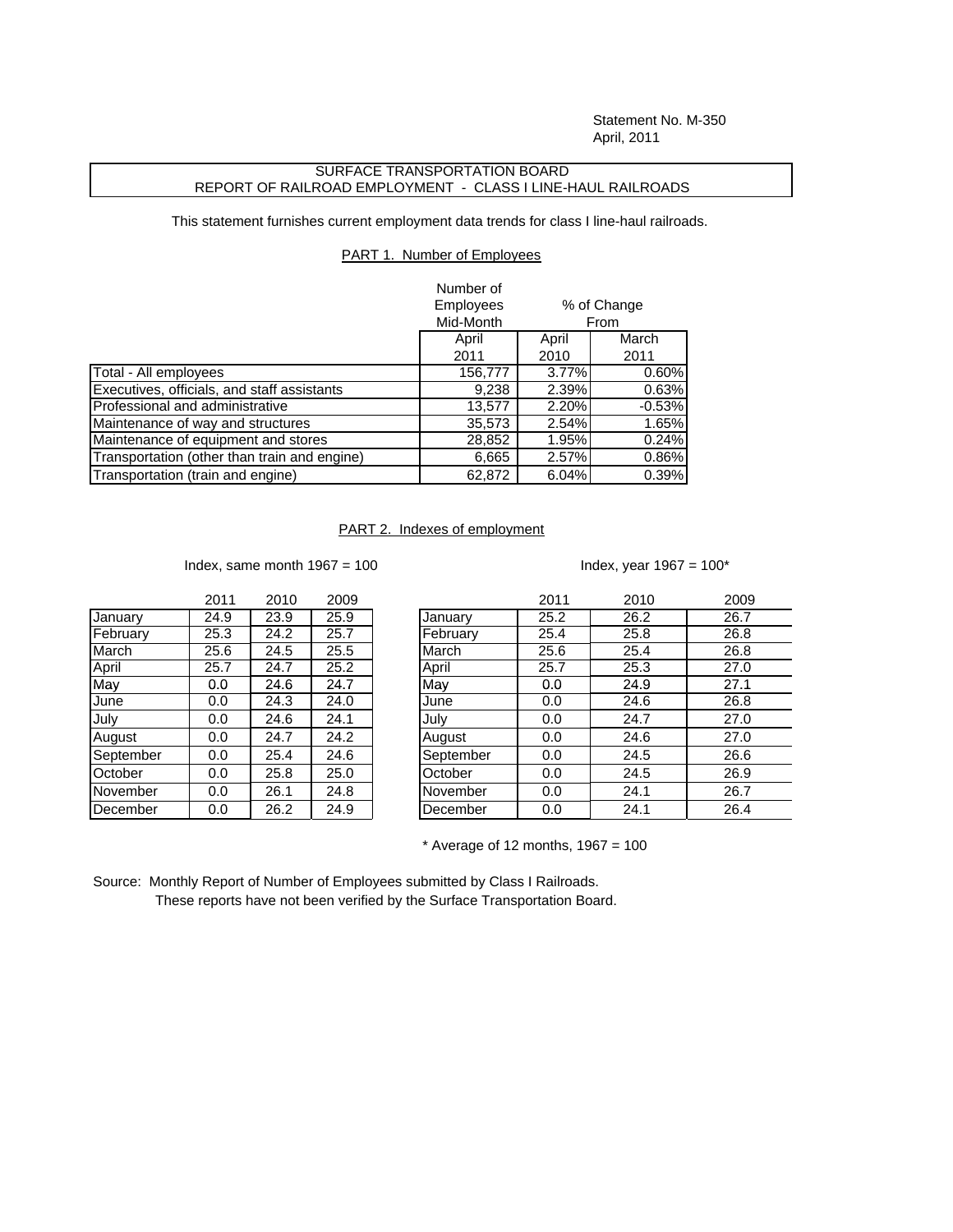| <b>CARRIER</b><br>April, 2011 |                                 | L <sub>100</sub> | L 200    | L300           | L400   | L500       | L600     | TOTAL   |
|-------------------------------|---------------------------------|------------------|----------|----------------|--------|------------|----------|---------|
| <b>BNSF</b>                   | 130500                          | 1,726            | 3,724    | 8,589          | 7,178  | 1,622      | 16,056   | 38,895  |
| <b>CSX</b>                    | 121500                          | 1,217            | 2,889    | 6,426          | 4,937  | 1,685      | 10,790   | 27,944  |
| CN/GTW                        | 114900                          | 376              | 502      | 1,894          | 798    | 364        | 2,115    | 6,049   |
|                               | (Includes all CN US Operations) |                  |          |                |        |            |          |         |
| <b>KCS</b>                    | 134500                          | 279              | 362      | 455            | 364    | 84         | 1,278    | 2,822   |
| <b>NS</b>                     | 117100                          | 1,826            | 2,687    | 6,165          | 5,837  | 1,397      | 11,687   | 29,599  |
| SOO                           | 137700                          | 271              | 367      | 1,082          | 476    | <b>188</b> | 1,414    | 3,798   |
| UP                            | 139400                          | 3,543            | 3,046    | 10,962         | 9,262  | 1,325      | 19,532   | 47,670  |
|                               |                                 |                  |          |                |        |            |          |         |
| <b>TOTAL</b>                  |                                 | 9,238            | 13,577   | 35,573         | 28,852 | 6,665      | 62,872   | 156,777 |
| <b>NRPC</b>                   | 103000                          | 1,484            | 4,892    | 2,903          | 5,001  | 2,898      | 3,428    | 20,606  |
|                               |                                 |                  |          |                |        |            |          |         |
|                               |                                 |                  |          |                |        |            |          |         |
|                               |                                 | April            | April    | March          |        | % Change   |          |         |
|                               |                                 | 2011             | 2010     | 2011           |        | Year       | Month    |         |
| $L$ 100                       |                                 |                  |          |                |        | 2.39%      | 0.63%    |         |
|                               |                                 | 9,238            | 9,022    | 9,180          |        |            |          |         |
| L200                          |                                 | 13,577           | 13,285   | 13,650         |        | 2.20%      | $-0.53%$ |         |
| L300                          |                                 | 35,573           | 34,693   | 34,994         |        | 2.54%      | 1.65%    |         |
| L400                          |                                 | 28,852           | 28,301   | 28,783         |        | 1.95%      | 0.24%    |         |
| L500                          |                                 | 6,665            | 6,498    | 6,608          |        | 2.57%      | 0.86%    |         |
| L600                          |                                 | 62,872           | 59,289   | 62,627         |        | 6.04%      | 0.39%    |         |
| ᅲ수ᄭ                           |                                 | ィーヘ フフフ          | 1.51.000 | $ATF$ $0$ $10$ |        | 0.770/     | 0.0001   |         |

| 156,777 | 151,088       | 155,842 | 3.77%         |                   | 0.60%            |
|---------|---------------|---------|---------------|-------------------|------------------|
| 1967    |               | 2010    |               | Ratio<br>Corresp. | Ratio<br>Average |
|         |               |         |               |                   | Month            |
| 614,766 |               | 153,304 |               | 24.9              | 25.2             |
| 610,335 |               | 154,502 |               | 25.3              | 25.4             |
| 608,751 |               | 155,842 |               | 25.6              | 25.6             |
| 611,136 |               | 156,777 |               | 25.7              | 25.7             |
| 613,824 |               | 0       |               | 0.0               | 0.0              |
| 624,153 |               | 0       |               | 0.0               | 0.0              |
| 623,096 |               | 0       |               | 0.0               | 0.0              |
| 619,419 |               | 0       |               | 0.0               | 0.0              |
| 606,714 |               | 0       |               | 0.0               | 0.0              |
| 597,271 |               | 0       |               | 0.0               | 0.0              |
| 593,568 |               | 0       |               | 0.0               | 0.0              |
| 590,100 |               | 0       |               | 0.0               | 0.0              |
|         | <b>Months</b> |         | <b>Months</b> |                   | <b>Months</b>    |

Source: Monthly Report of Number of Employees submitted by Class I Railroads. These reports have not been verified by the Surface Transportation Board.